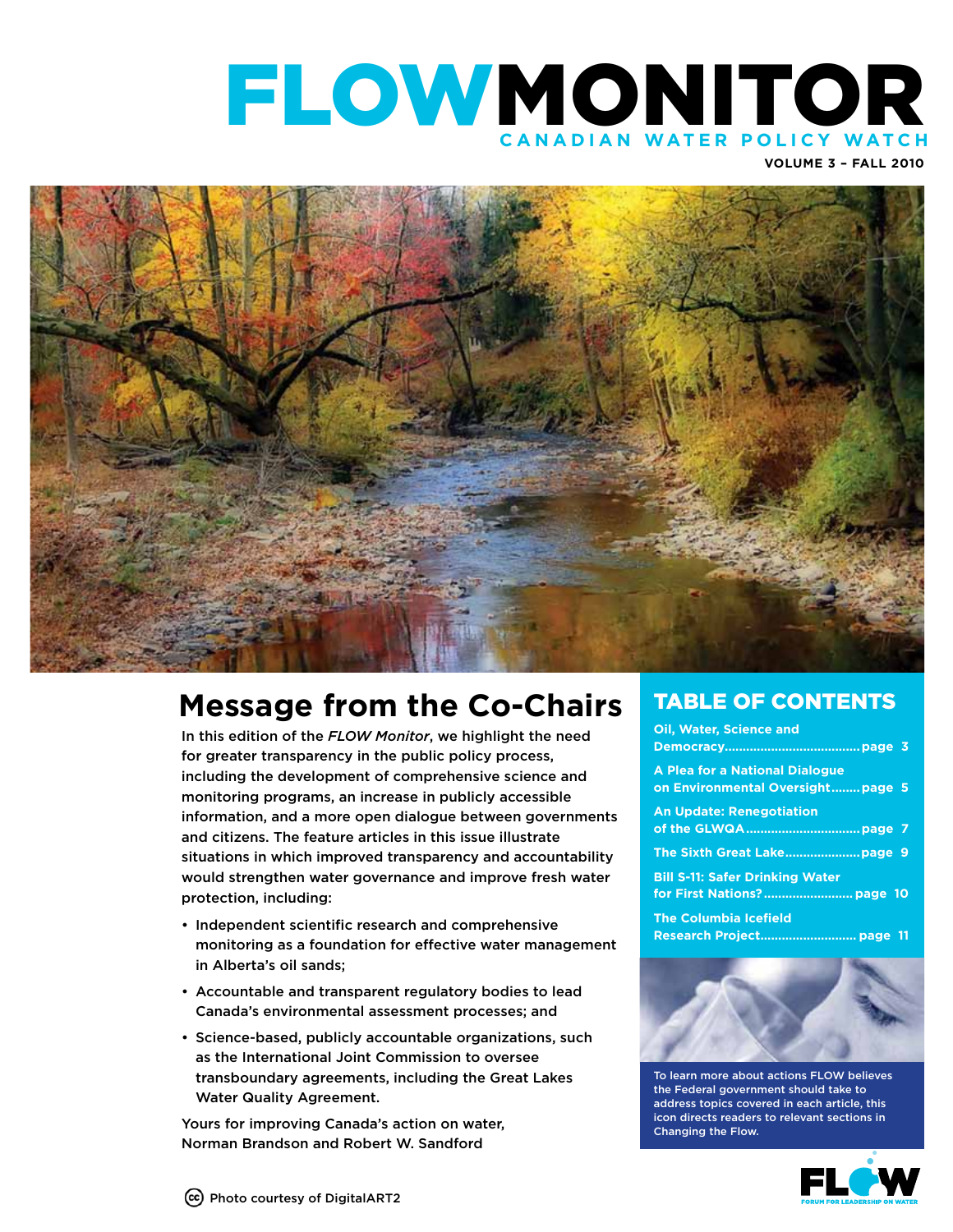## Oil, Water, Science And Democracy



### By Tony Maas and Jim Bruce

On June 17, after 18 months of intermittent hearings, testimony and meetings, Parliament's Standing Committee on Environment and Sustainable Development (ENVI) abruptly ended its investigation into the impacts of oil sands development on water and its members agreed not to publish the draft report. Since the final committee meeting on this issue was held in camera, the public may never know the details of how and why this decision was made. As two of the 58 individuals who invested significant time and effort in this process by providing testimony to the committee, we find it both troubling and discouraging that the committee members were unable to hold up their end of the bargain and report their findings to Canadians.



### Linking back to *Changing the Flow...*

Priority 2: Responding to the Impacts of Climate Change and Energy Production

Priority 7: Develop World Class Science

In fact, the inaction is a slight on democratic process, and it is likely to further forestall any serious action on the part of the federal government to protect freshwater resources and ecosystems in the oil sands region. It also suggests growing tensions among

Canada's political parties regarding the appropriate scale and pace of oil sands development and on the federal government's role in monitoring and regulating the related impacts.

The federal government has constitutional and fiduciary responsibilities related to regulating and addressing the impacts of oil sands development on freshwater resources and ecosystems. Protection of inland fisheries and aquatic habitat, the rights of Aboriginal peoples, pollution prevention and resolution of inter-provincial/territorial disputes over shared waters all fall within the purview of the federal government.

Effectively delivering on these responsibilities depends significantly on sound knowledge and information, and on the scientific research and monitoring programs required to generate it; yet there is an ongoing erosion of capacity for and investment in water science and monitoring in Canada. At one time, Canadian government scientists were among world leaders in water resource science and monitoring. The Canadian Experimental Lakes Area program, for instance, was internationally praised as one of the most successful stories in environmental science and policy when it proved that eutrophication could be controlled by reducing phosphorus inputs. As a result, phosphorus controls were enacted in many countries, including Canada. Lake Erie and Lake Ontario began to recover from regular nuisance bluegreen algae blooms in just a few years. Today, a lack of applied, policy-oriented research and long-term monitoring significantly undermine the effectiveness of water governance and the transparency of decisions regarding freshwater resources.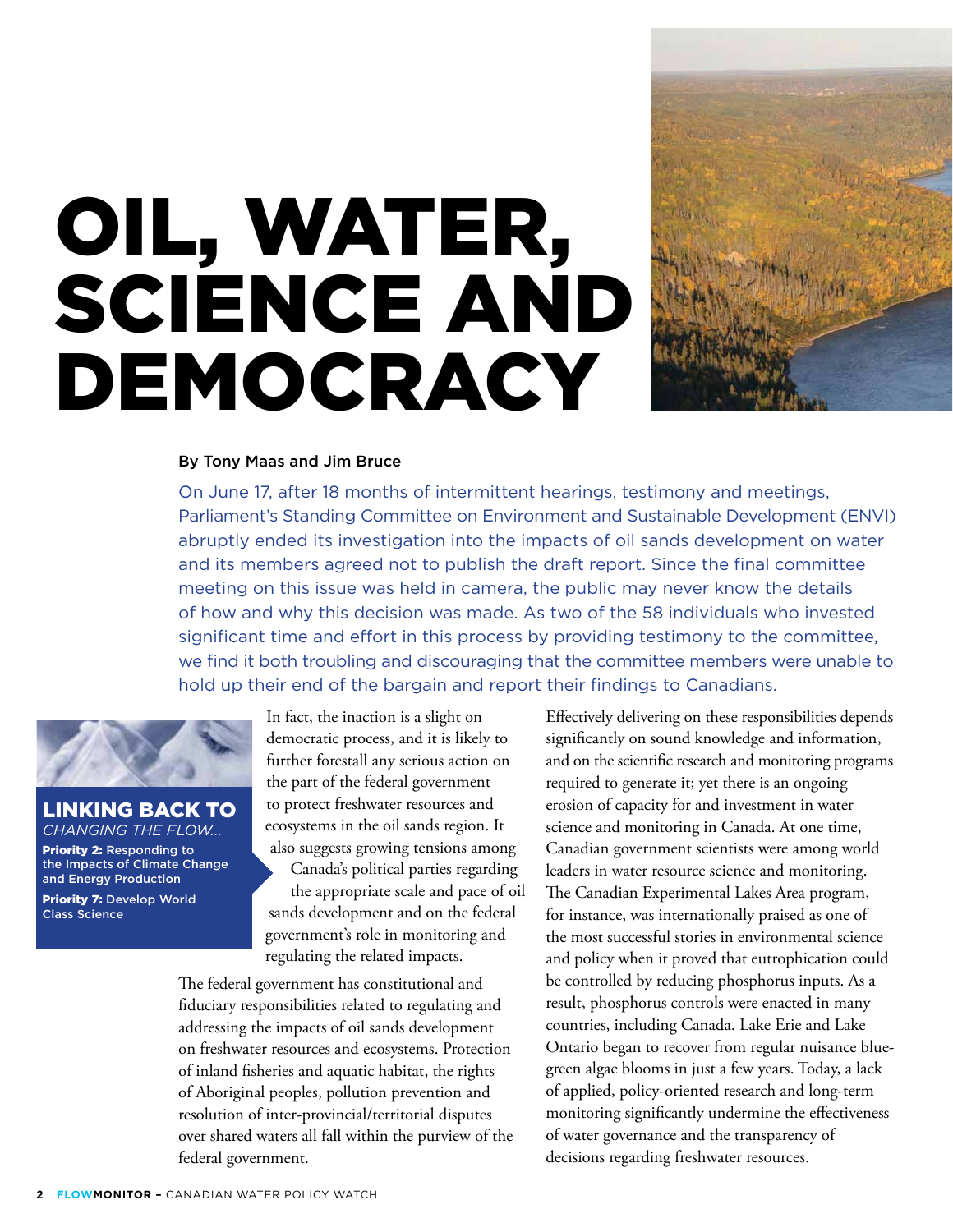



Photos courtesy of David Dodge, CPAWS (oilsandswatch.org)

While the Committee's report will never see the light of day1 , the 300 pages of testimony provided by representatives of industry, governments, First Nations, academics and NGOs are available and accessible to the public. Of the many concerns raised and recommendations proposed in those pages, many reiterate the need for sound science, new knowledge and robust monitoring systems as the foundations of transparency in water governance. In the case of the oil sands, it appears we are operating largely in the absence of all three.

Despite a 2003 study that found that oil sand pollutants can be toxic to fish in the Athabasca River, Environment Canada staff members testified that they have not conducted any additional in-field studies looking at fish toxicity. Reports by the Alberta Research Council and the Council of Canadian Academies conclude that in situ oil sands projects as well as disturbances to shallow groundwater in oil sands surface mining have proceeded without adequate understanding of the groundwater regime in the area. Several witnesses indicated that mining projects requiring water withdrawals from the river were approved in the absence of a sound assessment of the cumulative impacts on river flows and fish habitat, and without taking into account that river flows have declined and are likely to further decrease under climate change. Downstream impacts in the Mackenzie River system were not seriously considered.

Dr. David Schindler, an internationally respected water ecologist, noted that monitoring activities in the Athabasca River that were once conducted by

the federal government have been transferred to the Alberta government, which has since turned much of this activity over to industry. More specifically, Schindler, citing a federal review of the Regional Aquatic Monitoring Program (RAMP)–the industry funded multi-stakeholder group that monitors pollution in the river–testified that RAMP repeatedly changed the pollutants it studied and where and how it sampled them, "…all the things that violate the first principles of monitoring programs."

Schindler's work also showed that atmospheric pollutants from oil sands operations are transported downwind, deposited onto snow and vegetation, and contribute to contaminated runoff to downstream waters.

In short, an excellent opportunity to increase transparency on the environmental aspects of oil sands development has been squandered. A forthright report from Parliament could have led to improvements in environmental monitoring and management in the important headwaters of the vast Mackenzie River Basin. Abandoning the report simply feeds suspicions in Canada and internationally that there is much to hide about the environmental impacts of Alberta's oil sands development.

<sup>&</sup>lt;sup>1</sup> After failing to reach consensus, the Liberal Water Caucus released their own report, titled *Hidden Dimension: Water and the Oil Sands* on August 18, 2010. The NDP and the Conservative Party have announced intentions to also release their own reports. There is no obligation for the government to respond to recommendations in these reports.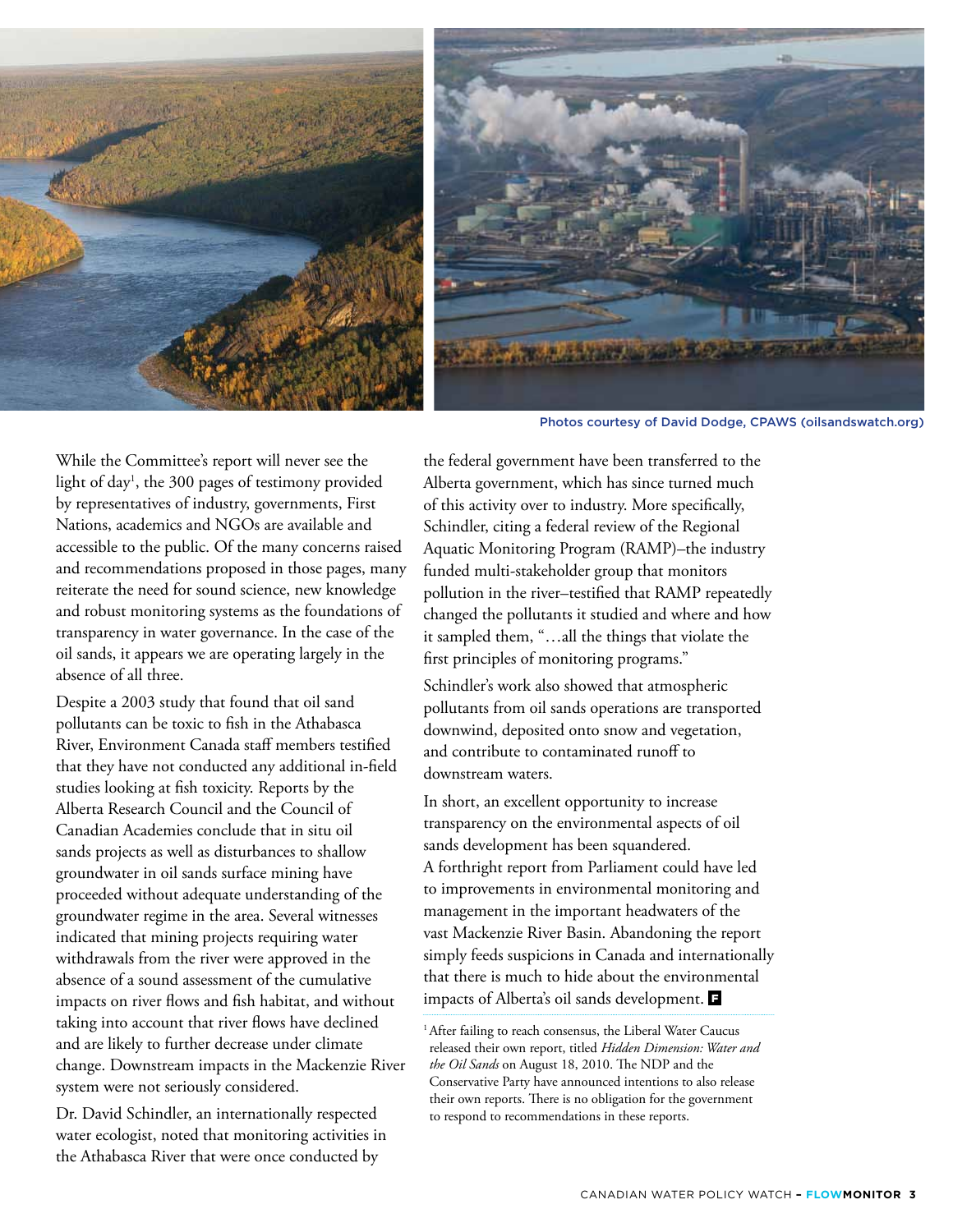### A Plea for a National Dialogue on Environmental Oversight

"Canada's environmental performance is, by most measures, the worst in the developed world. We've got big problems"

(Prime Minister StePHen Harper, Year-End Television Interview on CTV, December 23, 2006).

### By Ralph Pentland and Merrell-Ann Phare

The federal government's 2010 budget included several proposed changes to the federal environmental assessment process. One of the



### **KING BACK TO** *Changing the Flow...*

Priority 2: Responding to the Impacts of Climate Change and Energy Production

Priority 4: Protecting Aquatic Ecosystems and Aboriginal Water Rights

most controversial proposals was to transfer responsibility for conducting comprehensive environmental assessment studies of large energy projects from the Canadian Environmental Assessment Agency (CEAA) to the National Energy Board (NEB) and the Canadian Nuclear Safety Commission (CNSC).

Federal Environment Minister Jim Prentice stated that the purpose of

shifting control was to "simplify and streamline" the process and that "the fundamentals of environmental assessment are not changing." However, the newly increased ministerial discretion could weaken public participation and reduce transparency if decisionmaking powers are removed from the CEAA, which has a mandate that is clearly distinct from

regulatory bodies directly associated with the energy industry. Critics of this transfer of powers fear the close relationship between industry and the NEB and CNSC may result in decisions that favour development over environmental protection.

Further, this is not a positive move with respect to government responsibilities toward Aboriginal peoples, if recent court decisions are any indication. The 2009 *Brokenhead vs. Canada* decision of the Federal Court indicated that the NEB process would likely be inadequate in addressing the impacts of large energy projects on the rights and title of First Nations peoples. It is likely that First Nations will continue to resist having the bodies charged with regulating pipelines, energy development and trade in the Canadian public interest determine how large energy projects impact their Aboriginal and treaty rights.

These changes follow a twenty-year trend toward weaker environmental oversight and regulation. Along the same lines, governments have also reduced transparency by eliminating state-ofthe-environment reporting, added elaborate

|  | TABLE 1: CANADA RANKS NEAR THE BOTTOM OF 2010 ENVIRONMENTAL PERFORMANCE RATINGS |  |
|--|---------------------------------------------------------------------------------|--|
|  |                                                                                 |  |

| <b>TITLE OF STUDY</b>                                                           | <b>Authors of Study</b>                                                                                                                                                                        | <b>CANADIAN RANKING</b>       |
|---------------------------------------------------------------------------------|------------------------------------------------------------------------------------------------------------------------------------------------------------------------------------------------|-------------------------------|
| How Canada Performs                                                             | Conference Board of Canada                                                                                                                                                                     | 15th out of 17 peer countries |
| Environmental<br>Performance Indicator                                          | Yale Centre for Environmental Law and<br>Policy and Columbia University Center for<br>International Earth Science and Information<br>Network in collaboration with the World<br>Economic Forum | 46th out of 163 countries     |
| The Maple Leaf in<br>the OFCD - Canada's<br><b>Environmental</b><br>Performance | Authored by the School of Resource<br>and Environmental Management, Simon<br>Fraser University and published by the<br>Organization for Economic Cooperation<br>and Development (OECD)         | 24th out of 25 countries      |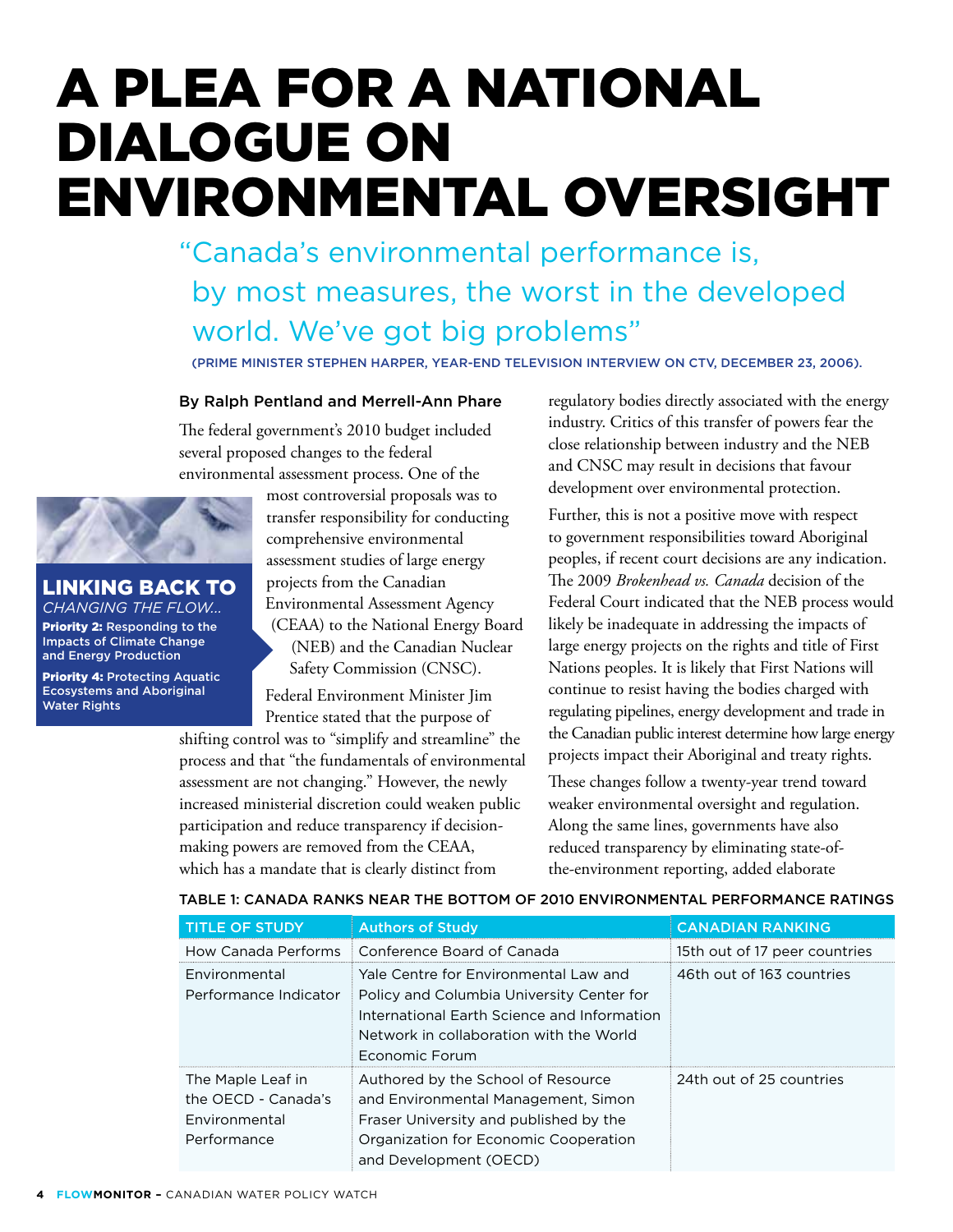analytical barriers to the adoption of new regulations, introduced self-regulation and voluntary approaches without sufficient oversight, weakened the application of the precautionary principle and adopted so-called "smart regulation." The last of these measures aims to specifically promote the economic interests of regulated entities. According to several international comparisons (see Table 1), the net effect of these and other changes has been to lower Canada's environmental performance to the bottom of the pack among industrialized nations. Such environmental oversight could result in significant environmental degradation and negative human health effects. Recent studies linking environmental regulation, productivity and competitiveness also suggest that weak environmental regulation could seriously impair our national economy (for example, see *The Porter Hypothesis at 20: Can Environmental Regulation Enhance Innovation and Competitiveness?*, Chair's Paper, Porter at 20 Conference, McGill University, June 27-28, 2010).

Prime Minister Stephen Harper and Minister Prentice are faced with a tough decision when Parliament resumes–one that will indicate to the Canadian public whether their initial assertions about the veracity of the environmental assessment are true. A federal review panel recently concluded that the proposed Prosperity copper-gold mine in British Columbia would have a number of "significant adverse environmental effects" including on fish, fish habitat, grizzly bears, and First Nations' traditional use of lands. Mr. Harper and Mr. Prentice will decide whether this matters in the face of Prosperity's projected \$5-billion economic injection into the province. What happens with this environmental assessment will be a test of the federal government's true commitment to environmental assessment and its use to avoid the negative impacts of unfettered resource extraction.

We know from public opinion polls that Canadians consider water to be their most important resource and are deeply concerned about the health of our rivers and lakes. We believe that if Canadians were presented with all the facts and had an opportunity to participate in an open, transparent and honest debate, they would insist on an environmental oversight and regulatory regime vastly superior to that which prevails today. FLOW hopes that Canadians will be given the opportunity to participate in the development of long-term solutions through a broader public debate on a Canada-wide water strategy.



### NEW FLOW REPORT: SEEKING WATER JUSTICE

In May 2010, FLOW released a new report, *Seeking Water Justice: Strengthening Legal Protection for Canada's Drinking Water*. Co-authored by Ecojustice and the Centre

for Indigenous Environment Resources, the report revealed that ten years after the Walkerton tragedy certain communities in Canada–specifically rural and First Nations–remain vulnerable to drinking water contamination. Risks are attributed to inadequate infrastructure, patchwork provincial laws, and a lack of binding drinking water standards from the federal government. The report calls for world-class, enforceable drinking water standards that are consistent across Canada, resources for First Nations drinking water services and transparent reporting on the state of drinking water systems across the country. Download the report at www.flowcanada.org/library/documents.

> In its first project, FLOW will work on scoping potential elements of a First Nations Water Commission–a potentially critical tool in building First Nations' capacity to manage water on their lands and become more involved in national water management discussions and decision-making. Second, FLOW will convene a water expert forum on an

### FLOW UNDERTAKES CHALLENGING NEW PROJECTS

issue-by-issue basis to solve specific intractable water problems in Canada. The first forum will be held in the Northwest Territories to enable local water managers to

access world-class knowledge to implement their water strategy, while sharing their innovative approach to consultation and traditional knowledge with other Canadian jurisdictions. These projects were made possible with funding from the RBC Blue Water Project.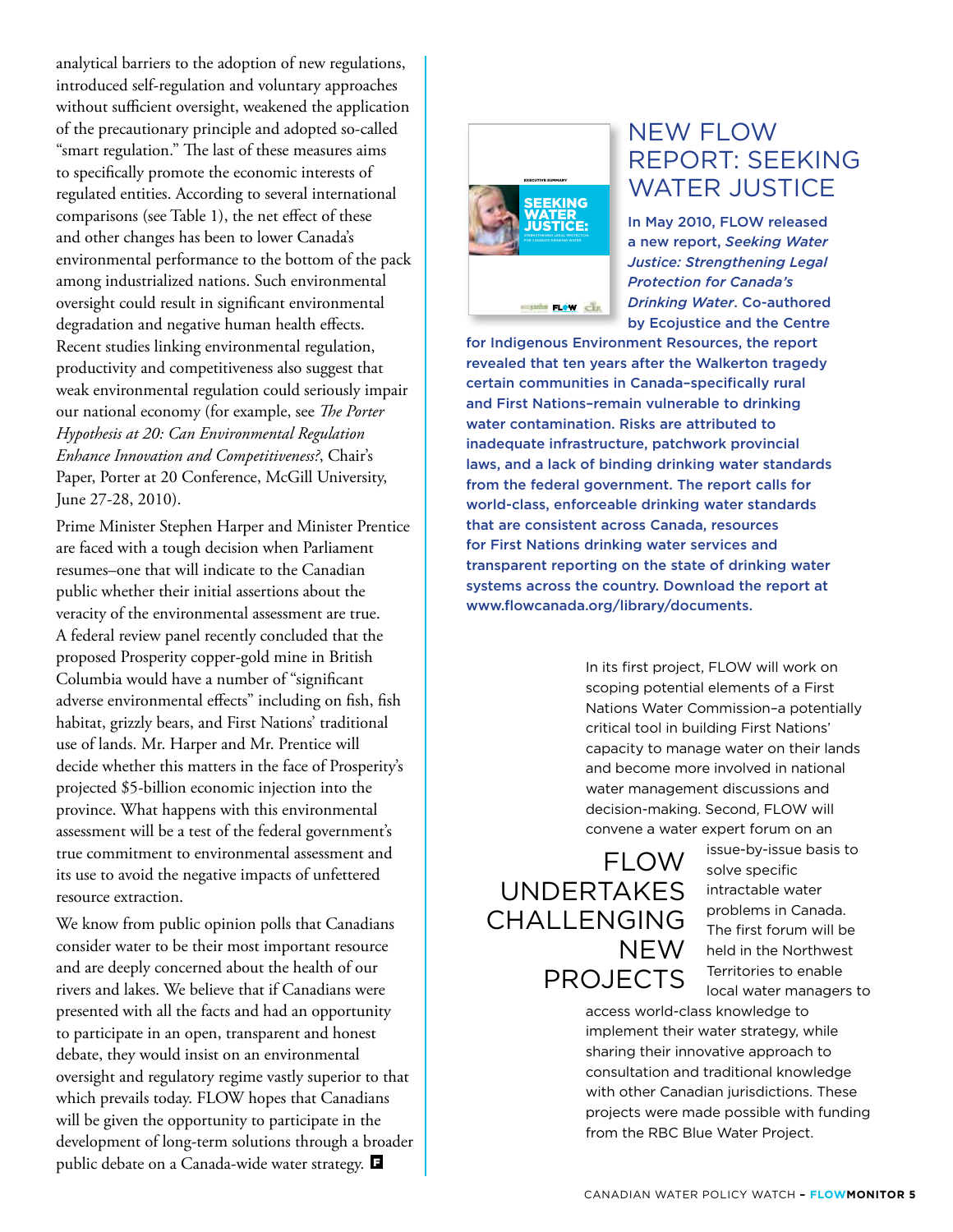

Linking back to *Changing the Flow...*  Priority 4: Protecting Aquatic Ecosystems and Aboriginal Water Rights

Priority 6: Preventing Interjurisdictional Conflicts and Bulk Water Exports

### An Update: Renegotiation of the Great Lakes Water Quality Agreement

### By Jim Bruce and Marc Hudon

As reported in the *Winter 2010 FLOW Monitor,* we are in the midst of an important opportunity to enhance transparent decision-making and the health of the Great Lakes and St. Lawrence River ecosystem through a number of major water governance initiatives currently under review, primarily the bilateral Great Lakes Water Quality Agreement (GLWQA).

These reviews present an opportunity to link Great Lakes actions more closely with those under the Canada-Ontario Agreement and the St. Lawrence River Plan. Jurisdictions should try to coordinate the goals and objectives of these management plans to ensure a consistent, integrated approach.

Have we taken advantage of this unique opportunity? Evidence presented below suggests there are significant gaps in the current

governance framework and a lack of transparency in the renegotiation and development processes, which prevent policy in the Great Lakes-St. Lawrence River region from adequately addressing current and emerging threats.

The necessity for the review of the GLWQA is undeniable. Following a period of improvement in Great Lakes water quality in the 1970s and 1980s under the first GLWQA, and its 1978 amendment, there have been disturbing signs of backsliding since the early 1990s. In all of the lakes, except for Lake Superior, the near shore waters are once again experiencing nuisance algal growth and related pollution issues. Renewed oxygen depletion is occurring in the summer and early autumn in the bottom waters in Lake Erie, resulting in more frequent fish kills. Forty of the 43 Areas of Concern–locations identified as geographic areas of concentrated pollution–have yet to be fully

Photo courtesy of Insight Imaging: John A Ryan Photography.

cleaned up, over 30 years later. Toxic chemicals from emissions to the atmosphere in the basin remain at high levels, except for a few contaminants such as PCBs, DDT and select pesticides. Canadian sources of emissions are a significant factor, including known carcinogens such as mercury. These air pollutants are deposited into the lakes, contaminating the water and bottom layers of sediment.

In the 1970s and 1980s, the main sources of pollution were minimally treated municipal and industrial wastes, and excessive phosphorus in detergents. Collaborations between governments and industry have been effective at addressing many of these problems.

Unlike past threats, current and future threats to the Great Lakes are more difficult to tackle. The main sources of pollution today are more diffuse and exacerbated by climate change. More frequent heavy rain events increase contaminated runoff from farmlands and overtaxed storm sewers in urban areas. As the climate warms, loss of ice cover and warmer waters are changing lake ecosystems, leading to longer periods of anoxic conditions (dead zones) in the bottom waters. Addressing these problems will require renewed efforts to reduce non-point source pollution, including airborne contaminants.

Other Great Lakes problems are not new, but persistent. The legacies of toxic polluted sediments as well as invasive species need sustained attention and management. Beach clean-ups have only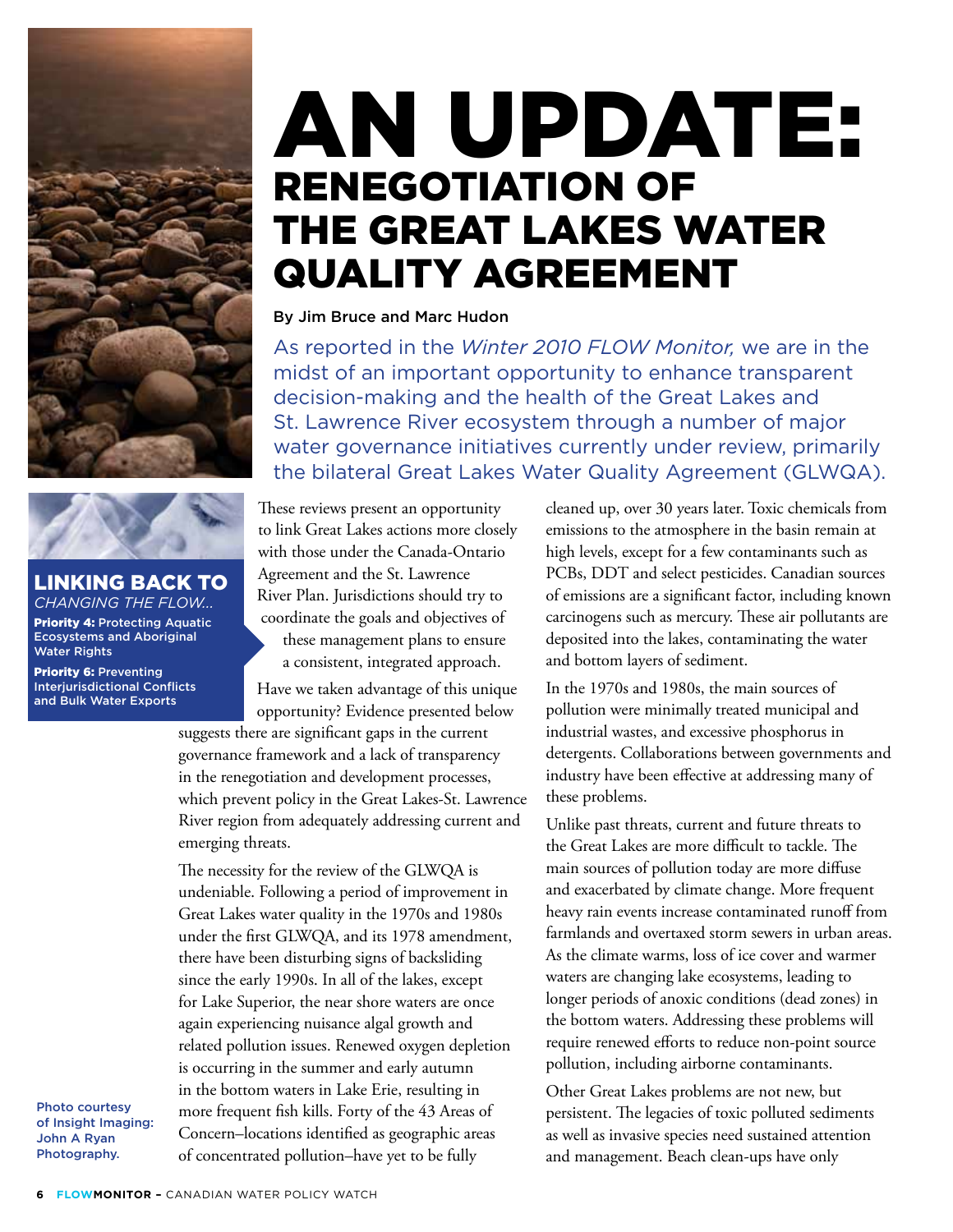achieved moderate success. In 2007, of the 1,500 beaches surveyed in the Great Lakes, only two-thirds were considered suitable for swimming 95 per cent of the time.

These types of problems make the development of an effective GLWQA both necessary and challenging. Several areas of contention are emerging during the renegotiation process. The first one relates to governance and the role of the International Joint Commission (IJC). In 1987, a Protocol to the original Agreement was adopted by Canada and the United States, which permitted the redefinition of the governance structure that coordinates federal, provincial and state programs. A Binational Executive Committee was established, creating a direct binational process in place of the activities previously undertaken by the IJC. As a result, the IJC's ability to scientifically assess and publicly report on progress was compromised, reducing transparency. FLOW firmly believes that the IJC's position and scientific capacities need to be restored to promote transparent decision-making in the Great Lakes region and keep citizens well-informed.

A second debate has developed around the extent and manner to which the St. Lawrence River, beyond its international section, is included in the GLWQA. Some believe that the GLWQA is an international treaty agreement and should not include purely domestic waters, while others argue that the St. Lawrence River, as a penultimate receiver of Great Lakes waters, must be included to undertake an ecosystem-based approach. Lake Michigan, after all, has been included in the GLWQA since 1987 despite being completely within U.S. borders.

Incorporation of human health issues in the GLWQA is a third issue under debate. There are signs that pollution may be affecting gender balance at birth, infant mortality, and incidence of disease. Public interest groups are urging greater monitoring of the distribution of adverse health outcomes to better target pollution control measures. Such an approach would be consistent with the Boundary Waters Treaty Article IV that states that "boundary waters and waters flowing across the boundary shall not be polluted on either side to the injury of health or property on the other."

This year represents a unique opportunity to protect the Great Lakes and St. Lawrence River region for future generations. Recommitting Canadian institutions to the Great Lakes cleanup is critical in face of the Obama administration's US\$475 million per year Great Lakes Restoration Program and the U.S. Great Lakes Regional Collaborative. For Canada to take advantage of these innovative programs and initiatives, our governments must find additional commitments to bring to the bargaining table.



### WORTH EVERY PENNY: A PRIMER ON CONSERVATION-ORIENTED WATER PRICING

FLOW's partners at the POLIS Project on Ecological Governance recently released a conservation-oriented pricing primer entitled *Worth Every Penny: A Primer on Conservation-Oriented Water Pricing*. The primer provides practical economic and technical information about how to implement conservation-oriented water pricing–starting with setting water rates sufficiently high enough to encourage conservation. Using examples from Canada and beyond, the primer explains how communities have reduced water demand and improved the environmental performance of water utilities without negative impacts on low-income families. Download the primer at www. poliswaterproject.org.

### COUNCIL OF THE FEDERATION ANNOUNCES WATER CHARTER

On August 6, 2010 the Council of the Federation endorsed a Water Charter recognizing the collective obligation of Canadians and governments to be responsible water stewards. The Council is comprised of Canada's Premiers and was created in 2003 to increase collaboration on intergovernmental relations. The Council's interest in water represents an important opportunity to address critical issues such as establishing transboundary agreements that protect downstream jurisdictions from impacts on water quality and quantity. FLOW anticipates that the Water Charter will facilitate improved leadership on water, bringing provincial and federal governments together to work toward a national strategy that protects Canada's most important resource.

### FLOW PARTICIPATES IN 'CREATING A BLUE DIALOGUE' WEBINAR SERIES

This fall, FLOW members will be participating in a fivepart webinar series hosted by the POLIS Project on Ecological Governance called *Creating a Blue Dialogue: Canadian Water Governance into the 21st Century*. The webinars will focus on emerging water governance ideas and trends that are surfacing across the country and aim to create a continued dialogue to strategically address evolving concepts that will allow Canadians to sustainably manage water resources. The series is in partnership with the Canadian Water Network, Living Water Policy Project, Walter and Duncan Gordon Foundation, Water Canada, and Social Sciences and Humanities Research Council. For more information, visit www.waterpolicy.ca/webinar.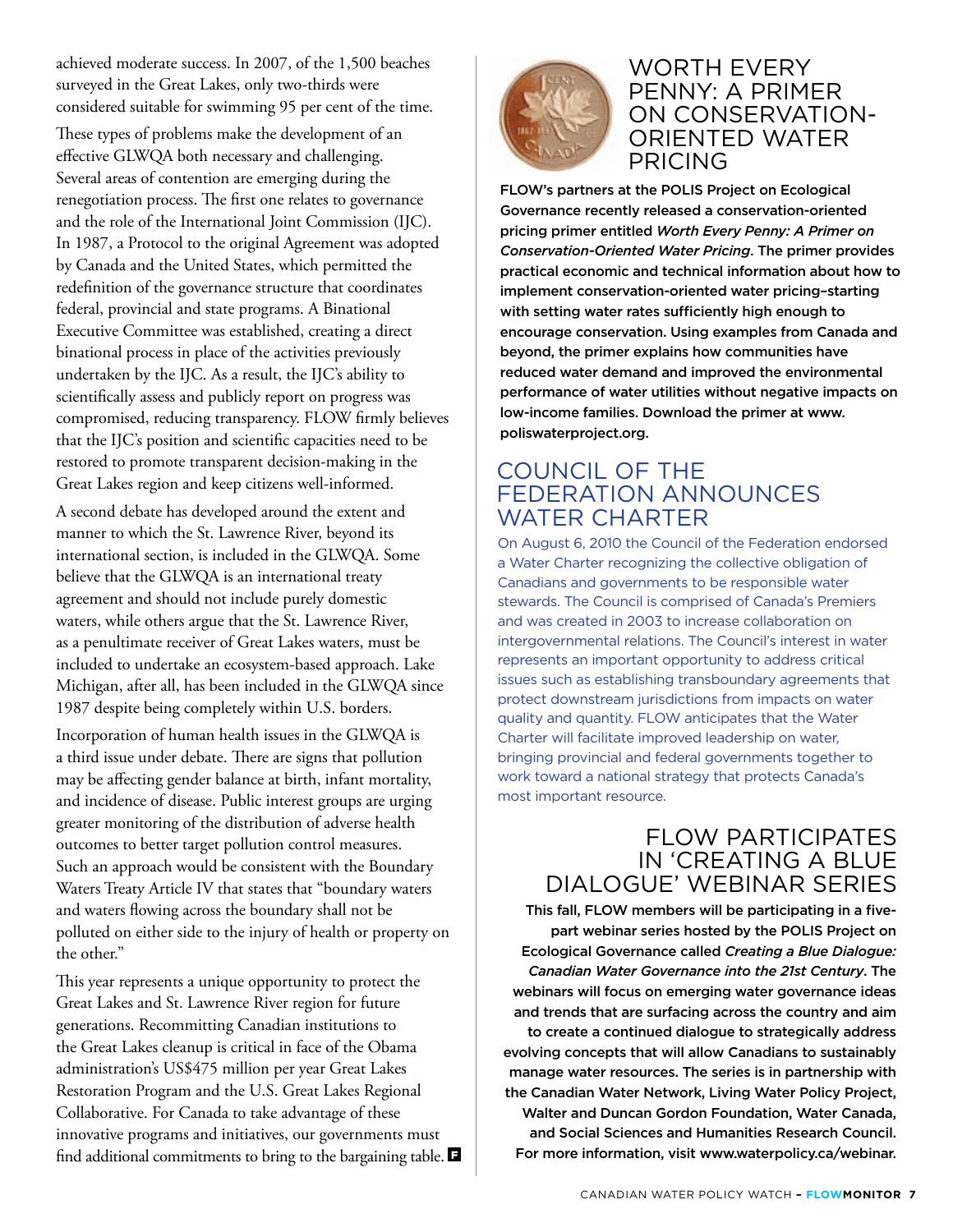# Lake Winnipeg  $w_{a t e_{rs}}$ Ontario THE SIXTH GREAT LAKE



### Linking back to *Changing the Flow...*

Priority 4: Protecting Aquatic Ecosystems and Aboriginal Water Rights

Priority 6: Preventing Interjurisdictional Conflicts and Bulk Water Exports

By Norman Brandson

As Canada faces the challenge of renegotiating the Great Lakes Water Quality Agreement (GLWQA), a word should be said about the "Sixth Great Lake"–Lake Winnipeg. While much attention has been appropriately focused on the five eastern Great Lakes, the fact that the tenth largest freshwater body in the world is in roughly the same condition as Lake Erie in the late 1960s seems to lack comparable interest.

**Manitoba** 

With the end of the 2010 open water season, many perceive that the massive algal blooms on Lake Winnipeg, caused by nutrient enrichment largely originating from agricultural and municipal sources, have been the worst ever. For the first time, the Manitoba government had to issue public health warnings about the toxic effects of blue-green algae that clogged many of the lake's recreational beaches.

A November 2005 report<sup>1</sup>, commissioned by the governments of Canada and Manitoba, was tasked with identifying solutions to restore the health of the lake. As we approach the fifth anniversary of that report, it is worth reviewing a summary of its recommendations<sup>2</sup>:

- > The two governments enter into a renewable five year, \$40 million federalprovincial agreement directed at research, cleanup, public involvement, integration, planning and progress reporting (a draft agreement was appended);
- > Manitoba and Canada technical staff resolve, or agree on a process to resolve the issue of the relative importance of nitrogen and phosphorous in the eutrophication of Lake Winnipeg;
- > A Healthy Lake Winnipeg Charter be developed through a process involving all the major stakeholders throughout the basin in Canada and the United States as a basis for institutionalizing an integrated whole-basin approach to restoring the lake (a draft charter was appended); and
- > The two governments take the lead in developing this trans-basin integrating mechanism, working with the International Joint Commission, the Prairie Provinces Water Board, the provinces, states and principal stakeholders.

Photo courtesy of Len Wassenaar, Environment Canada.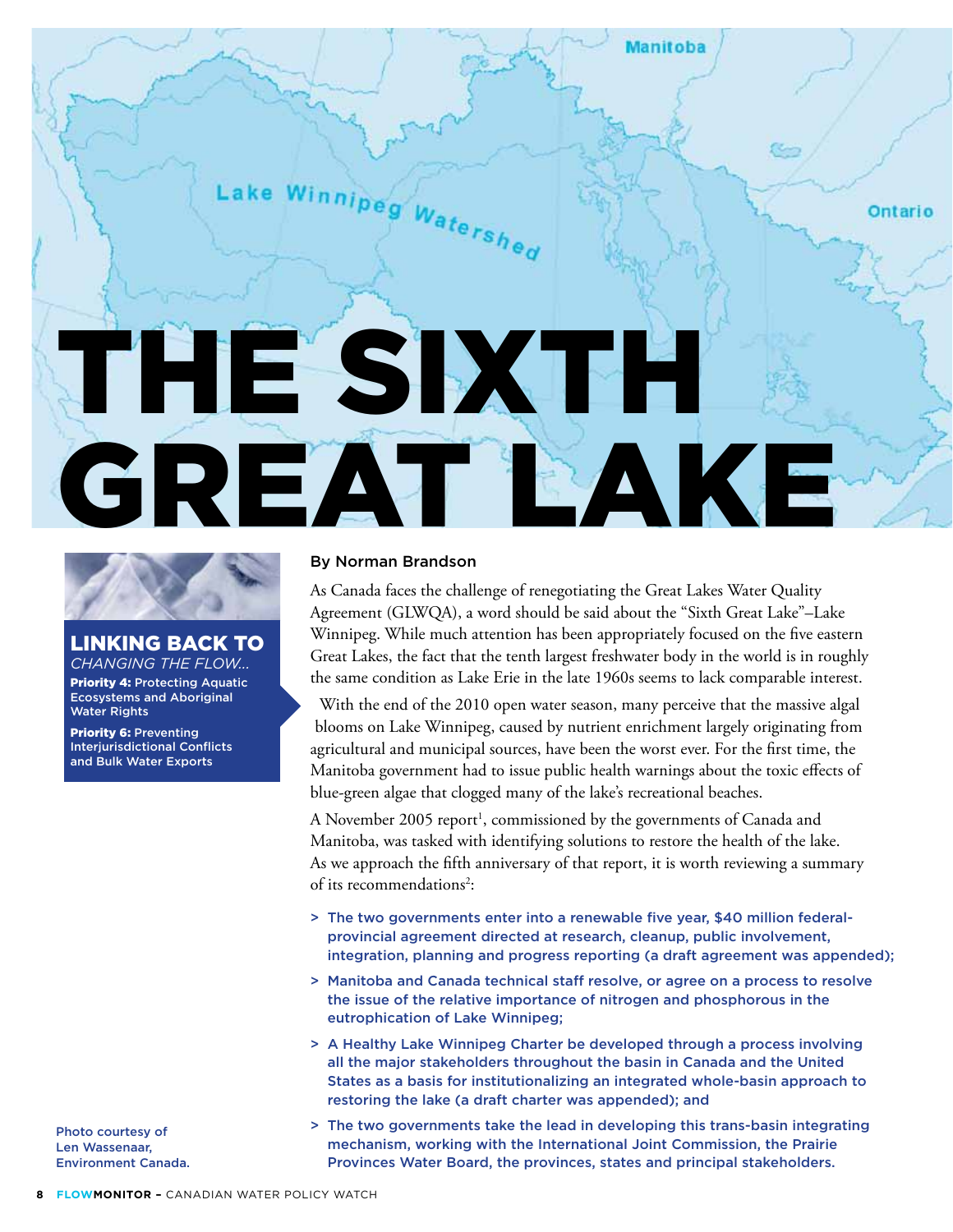Above all, the report urged extreme urgency in dealing with the problems plaguing Lake Winnipeg. Five years after receiving this advice, that sense of urgency is still missing, and none of the recommendations in the report have been fully implemented. Some have not been addressed at all.

Lake Winnipeg has not received the same attention as the eastern Great Lakes for several reasons, including that it is not a "boundary water" as defined under the Boundary Waters Treaty of 1909, although the transboundary Red River contributes more than half of the nutrients entering the lake.

However, the federal and Manitoba governments have taken some action. Several millions of dollars in funding have been announced several times, including a September 2010 announcement for \$875,479 in federal funding for community clean-up projects. Although, this still falls well short of the \$40 million recommended five years ago. Research funding and activity has increased sharply and some tentative steps have been taken to reduce future nutrient inputs, but not fast enough. Climate change is warming the lake and also appears to be responsible for increased precipitation between spring and fall–both factors will likely to accelerate eutrophication.

Our federal government has identified water as a priority issue. Both the strengthening of the GLWQA and the promotion of Lake Winnipeg into the ranks of our other five Great Lakes should be actions that give life to that priority.  $\blacksquare$ 

<sup>1</sup>*Restoring the Health of Lake Winnipeg*– a report by the Lake Winnipeg Implementation Committee

<sup>2</sup>The report presented 22 recommendations. The above summary (except for the nitrogenphosphorous recommendation) touches only on the broad thematic advice.

### Bill S-11: Safer drinking WATER FOR FIRST NATIONS?

### By Nancy Goucher and Merrell-Ann Phare

On May 26, 2010, the federal government introduced Bill S-11, titled the "Safe Drinking Water for First Nations Act" into the Senate. FLOW welcomes the intent of the proposed bill to improve the health and safety of First Nations through the development of a federal legal regime that governs drinking water and wastewater treatment in First Nations communities. However, parliamentarians should be conscious of the bill's potential to undermine aboriginal and treaty rights without significantly improving access to safe drinking water.

Improved access to safe drinking water is urgently needed in many First Nations communities. In 2009, there were 48 communities whose systems remain classified as high risk. As of July 31, 2010, there were 116 First Nations communities under drinking water advisories–a number that has remained relatively constant for a number of years, despite Canada's attempts to better manage access to safe drinking water in these areas.

The Government asserts that Bill S-11 is the answer to the problem despite applying an approach contradictory to two of the government's key reports including the 2005 Annual Report of the Commissioner of the Environment and Sustainable Development to the House of Commons, and the 2006 Expert Panel on Safe Drinking Water for First Nations Report.

First, Bill S-11 proposes to regulate drinking water on reserves according to provincial standards, contrary to the recommendations of its own Expert Panel. The proposed regulations fail to address the inconsistencies and gaps that exist in provincial drinking water regulations and instead perpetuate these known and well-documented inadequacies.

Second, the new bill does not consider how First Nations will meet the proposed regulations. The Environment Commissioner and Expert Panel both highlight the necessity of establishing capacity-building mechanisms such as a First Nations Water Commission, a First Nations Water Tribunal, and fair funding arrangements. Without first addressing the financial requirements to properly implement the proposed bill, Canada is creating expectations and liabilities for both itself and First Nations. This is not a fiscally prudent approach, and, in fact, is likely to exacerbate the problem.

Most worrisome is that Bill S-11 may impact aboriginal and treaty rights. Section 6 states that Bill S-11 and its regulations will "prevail over the land claims agreements or self-government agreements." Section 4.1(*r*) acknowledges that Aboriginal and treaty rights may be affected. Canada, however, has not consulted First Nations to determine the extent of those impacts and accommodate concerns in advance. To enact legislation which appears to contemplate and even condone impacts on First Nation's rights without first accommodating the known concerns of First Nations is in direct violation of the government's fiduciary duties and responsibilities, not to mention the statements of the Supreme Court of Canada regarding the protections afforded First Nations rights by virtue of Section 35(1) of the Canadian Constitution.

FLOW strongly urges the Senate to consider and address these issues before the bill is debated in the House of Commons. We are legally and morally bound to ensure First Nations have access to safe drinking water without compromising their inherent and constitutional rights.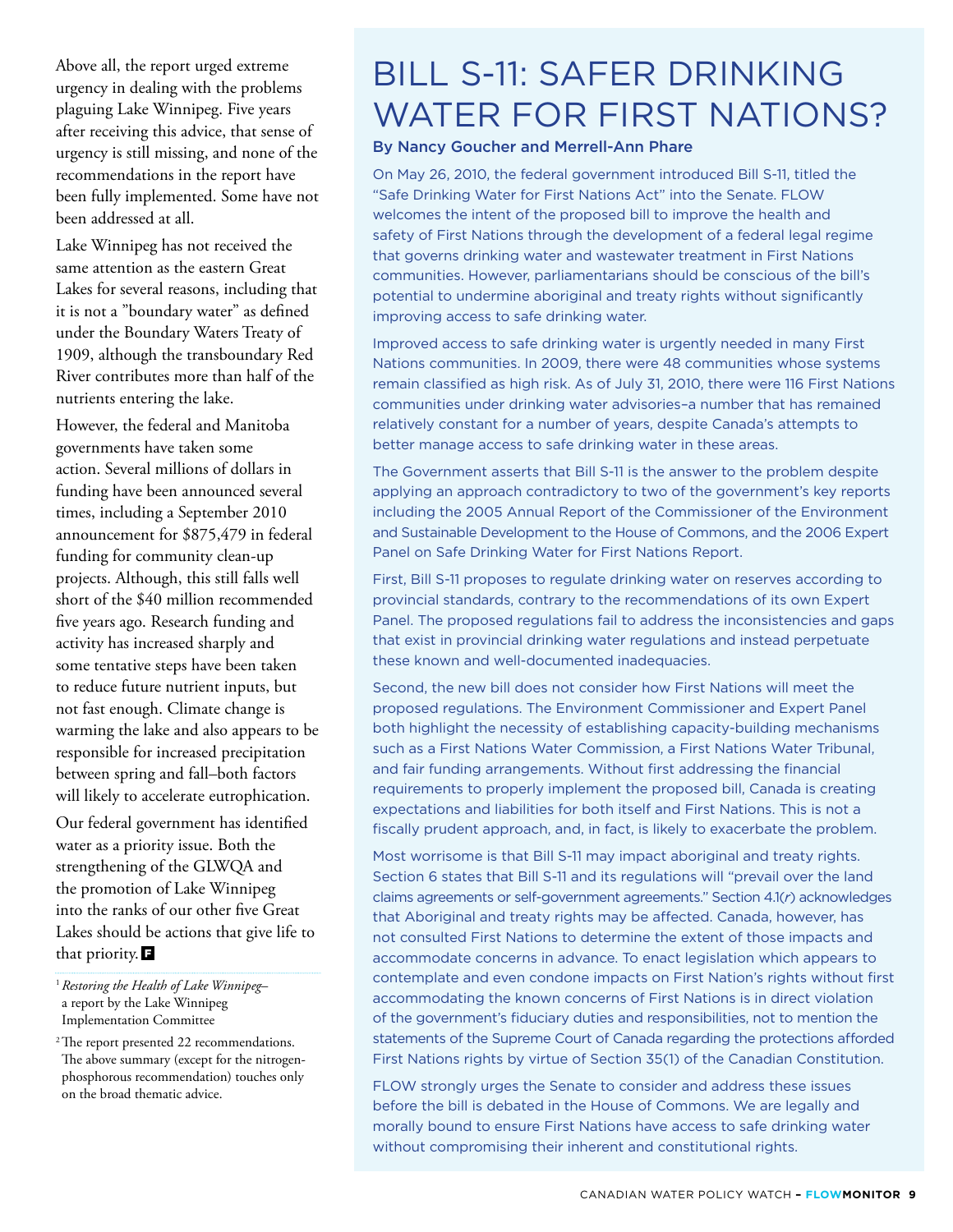# THE COLUMBI ICEFIELD RESEARCH PROJEC

### By Robert W. Sandford

Ground-breaking glacial and hydrological research is being undertaken in Canada's western mountain national parks. In association with Parks Canada and the Canadian Rockies Snow and Ice Initiative, the Glaciology Section of the Geological Survey of Canada is working on the Columbia Icefield Research Initiative. This study, led by Dr. Mike Demuth, will provide the first complete analysis of the volume of ice contained within the Columbia Icefield. The results of this multi-year research project will help decision-makers determine how much water supply will be available in an increasingly populated West under the broadest range of possible climate change scenarios.

The biggest challenge to properly assessing how much water is stored in the Cordillera region glaciers is calculating the volume of its glaciers. Unlike surface area, measuring a glacier's exact volume is difficult due to the unknown character of the topography beneath the ice. Since there is no simple and inexpensive way to do this, the state and fate of many of Canada's remaining glaciers are rough estimates based only on the best available topographic information.

Instead of calculating the volume of the 223 km2 Columbia Icefield system as a function of area (as it has been in the past), Dr. Demuth and his team will determine the exact volume of ice by using ground penetrating radar surveys in combination with a remote sensing technology called LiDAR (Light Detection and Radar). Similar to its sister technology, RaDAR (Radio Detection and Ranging), LiDAR uses nearinfrared pulses emitted by a laser from an aircraft flying over the area. This laser energy interacts with surface features and once they scatter, the light energy returns to a detector to provide a simple "time of flight" measurement. The position of the aircraft is tracked using Global Positioning System (GPS) technology.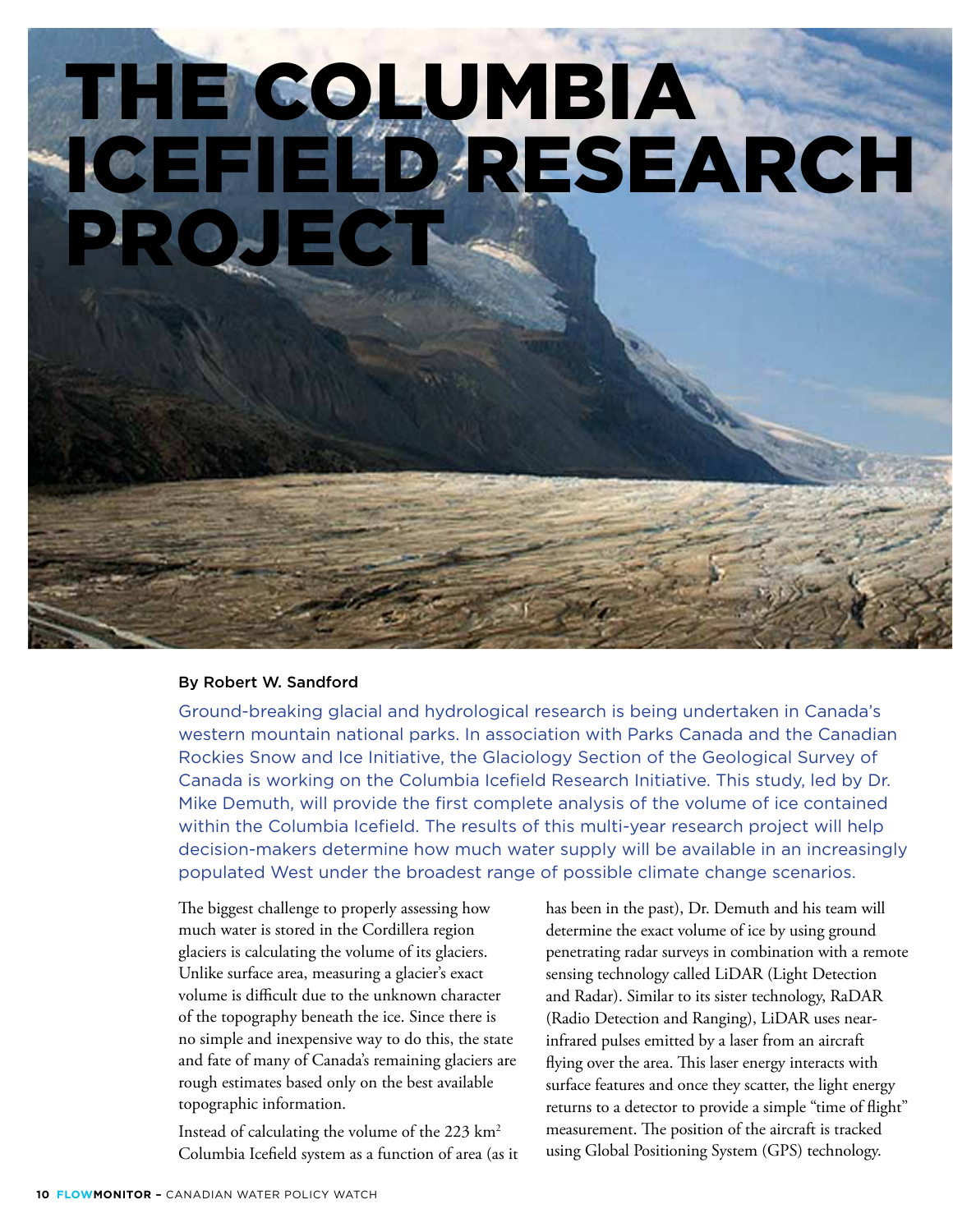The Athabasca Glacier is the best known outflow of the Columbia Icefield. Parks Canada estimates that 2 million visitors a year are attracted to Jasper National Park to experience the most accessible major glacial mass in Canada. Photo courtesy of Alaskan Dude

Careful analysis of the data yields an illuminated footprint of the landscape over which the detection of features and their exact relative distance from one another has been put into relief. The combination of LiDAR and ground-penetrating RaDAR should produce the first truly accurate measurement of the form and thickness of the Columbia Icefield. Once the total amount of ice is known, we can determine its water equivalent. These calculations will enable more accurate estimates of how long individual glaciers and the Columbia Icefield itself will continue to exist under various projected climate change scenarios.

Given the central position of the Columbia Icefield at the headwaters of three of the country's most important river systems–the Athabasca, North Saskatchewan and Columbia Rivers–the Columbia Icefield Research Initiative will generate research outcomes that will be of great value in determining how much water will be available in the West in the future.

The Columbia Icefield Research Initiative may well be the most important scientific research project undertaken in a Canadian national park since the national park system was created 125 years ago. A great deal of ice in the West is melting. By refining our understanding of the state and fate of the glacier ice that shapes the hydrology of Western Canada, we will have better knowledge about the hydrological limits of the dry West and the future carrying capacity of the landscape. After all, the depletion of oil and gas reserves will not be the ultimate constraint to development on the Great Plains of Canada; it will be a limited water supply.

### Linking back to *Changing the Flow...*

Priority 2: Responding to the Impacts of Climate Change and Energy Production

Priority 7: Develop World Class Science



The Columbia Icefield as modelled by The Geological Survey of Canada Courtesy of Natural Resources Canada